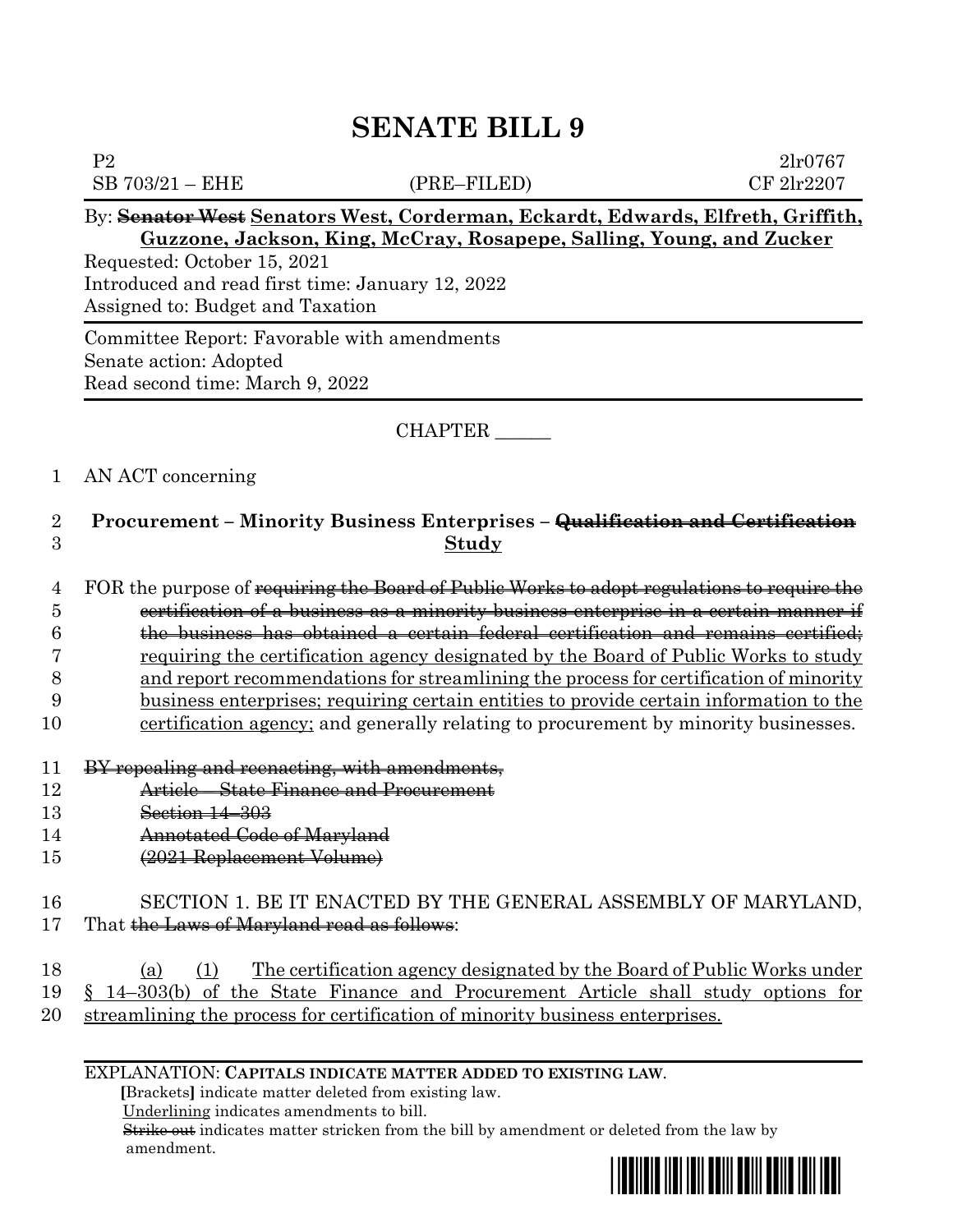| 1<br>$\overline{2}$        | The study conducted under paragraph (1) of this subsection shall<br>(2)<br>include:                                                                                                                                                                                                                                                                                                       |
|----------------------------|-------------------------------------------------------------------------------------------------------------------------------------------------------------------------------------------------------------------------------------------------------------------------------------------------------------------------------------------------------------------------------------------|
| $\boldsymbol{3}$<br>4<br>5 | a review of options to allow other State and federal certifications<br>(i)<br>to be accepted as satisfying a requirement for certification as a minority business<br>enterprise; and                                                                                                                                                                                                      |
| 6                          | recommendations to streamline and improve the process for<br>(ii)                                                                                                                                                                                                                                                                                                                         |
| 7<br>8                     | certification of a minority business enterprise that do not disadvantage Maryland<br>businesses.                                                                                                                                                                                                                                                                                          |
| 9<br>10<br>11<br>12        | <u>The certification agency shall submit the findings of the study required under</u><br>(b)<br>subsection (a) of this section to the Legislative Policy Committee, in accordance with $\S$<br>2-1257 of the State Government Article, on or before December 1, 2022, so that the General<br><u>Assembly may review the findings and recommendations before the 2023 Regular Session.</u> |
| 13                         | Article - State Finance and Procurement                                                                                                                                                                                                                                                                                                                                                   |
| 14                         | $\frac{14 - 303}{5}$                                                                                                                                                                                                                                                                                                                                                                      |
| 15                         | In accordance with Title 10, Subtitle 1 of the State Government<br>$\leftrightarrow$<br>$\bigoplus$<br>$\left( a\right)$                                                                                                                                                                                                                                                                  |
| 16<br>17                   | Article, the Board shall adopt regulations consistent with the purposes of this Division II<br>to carry out the requirements of this subtitle.                                                                                                                                                                                                                                            |
|                            |                                                                                                                                                                                                                                                                                                                                                                                           |
| 18                         | The Board shall keep a record of information regarding any<br>$\overline{44}$                                                                                                                                                                                                                                                                                                             |
| 19                         | waivers requested in accordance with $\frac{2}{3}$ 14-302(a)(0)(i) of this subtitle and subsection                                                                                                                                                                                                                                                                                        |
| 20<br>21                   | $(b)(12)$ of this section and submit a copy of the record to the General Assembly on or before<br>October 1 of each year, in accordance with § 2-1257 of the State Government Article.                                                                                                                                                                                                    |
|                            |                                                                                                                                                                                                                                                                                                                                                                                           |
| 22                         | The regulations shall establish procedures to be followed by units,<br>$\bigoplus$                                                                                                                                                                                                                                                                                                        |
| 23                         | prospective contractors, and successful bidders or offerors to maximize notice to, and the                                                                                                                                                                                                                                                                                                |
| 24                         | opportunity to participate in the procurement process by, a broad range of minority                                                                                                                                                                                                                                                                                                       |
| $25\,$                     | business enterprises.                                                                                                                                                                                                                                                                                                                                                                     |
| 26                         | These regulations shall include:<br>$\bigoplus$                                                                                                                                                                                                                                                                                                                                           |
| $27\,$                     | $\bigoplus$<br>provisions:                                                                                                                                                                                                                                                                                                                                                                |
| 28                         | designating one State agency to certify and decertify minority                                                                                                                                                                                                                                                                                                                            |
| 29                         | business enterprises for all units through a single process that meets applicable federal                                                                                                                                                                                                                                                                                                 |
| 30                         | requirements, including provisions that promote and facilitate the submission of some or                                                                                                                                                                                                                                                                                                  |
| 31                         | all of the certification application through an electronic process;                                                                                                                                                                                                                                                                                                                       |
| 32                         | for the purpose of certification under this subtitle, that promote<br>$\overline{H}$                                                                                                                                                                                                                                                                                                      |
| 33                         | and facilitate certification of minority business enterprises that have received certification                                                                                                                                                                                                                                                                                            |
| 34                         | from a federal or a county program that uses a certification process substantially similar                                                                                                                                                                                                                                                                                                |
|                            |                                                                                                                                                                                                                                                                                                                                                                                           |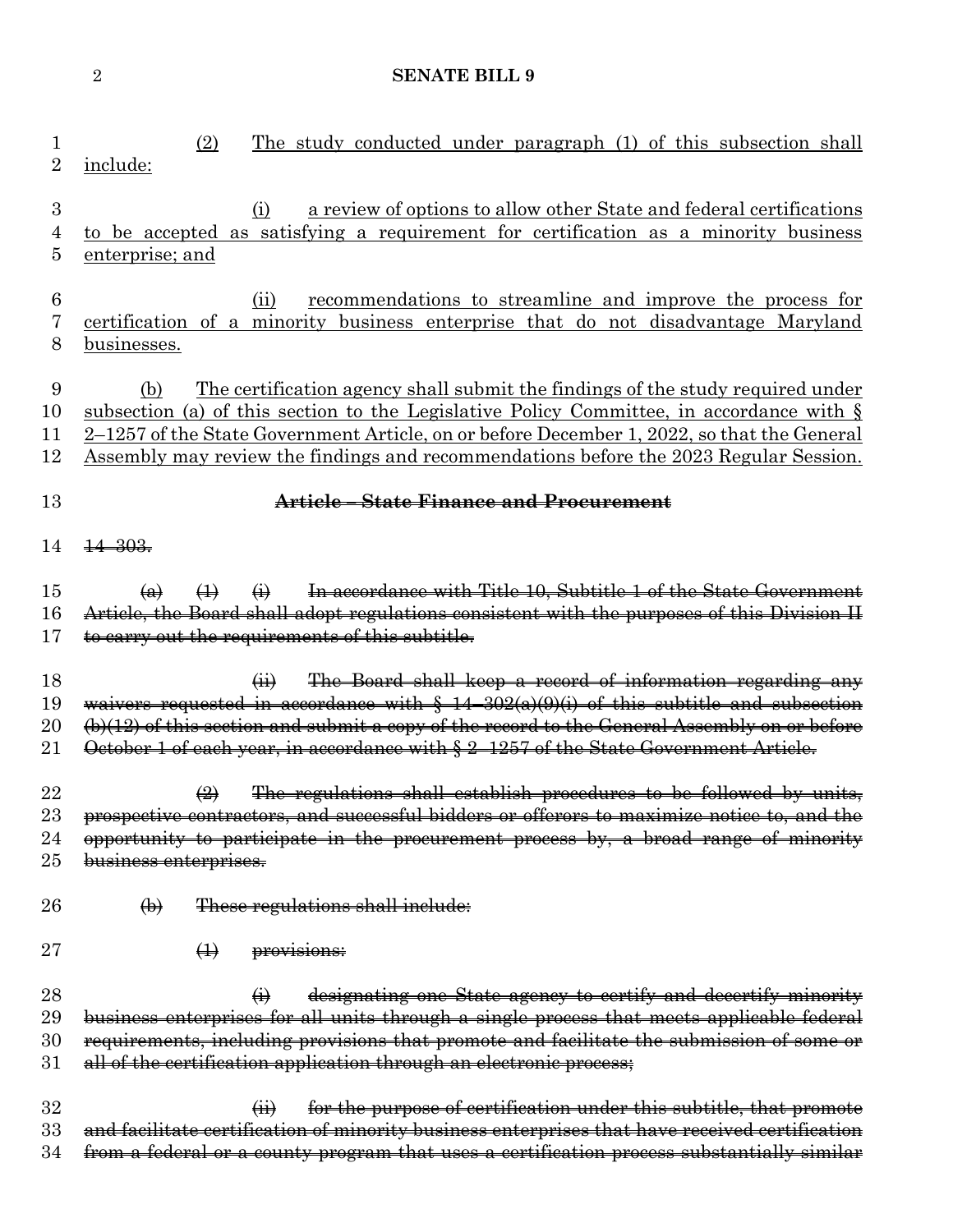| 1      | to the process established in accordance with item (i) of this item, including a provision that            |
|--------|------------------------------------------------------------------------------------------------------------|
| 2      | [provides for] REQUIRES certification of a business as a minority business enterprise                      |
| 3      | WITHOUT REQUIRING THE BUSINESS TO FILE ANY ADDITIONAL PAPERWORK OTHER                                      |
| 4      | <b>THAN EVIDENCE OF CERTIFICATION UNDER THE FEDERAL DISADVANTAGED</b>                                      |
| 5      | <b>BUSINESS ENTERPRISE PROGRAM if the business [:</b>                                                      |
|        |                                                                                                            |
| 6      | has obtained certification AND REMAINS CERTIFIED                                                           |
|        | under the federal Disadvantaged Business Enterprise Program; [and                                          |
|        |                                                                                                            |
| 8      | meets the eligibility requirements of the Minority                                                         |
| 9      | Business Enterprise Program;                                                                               |
|        |                                                                                                            |
| 10     | requiring the agency designated to certify minority business<br>$\overline{(\mathbf{iii})}$                |
| 11     | enterprises to complete the agency's review of an application for certification and notify the             |
| $12\,$ | applicant of the agency's decision within 90 days of receipt of a complete application that                |
| 13     | includes all of the information necessary for the agency to make a decision; and                           |
|        |                                                                                                            |
| 14     | authorizing the agency designated to certify minority business<br>$\overline{(+)}$                         |
| 15     | enterprises to extend the notification requirement established under item (iii) of this item               |
| 16     | once, for no more than an additional 60 days, if the agency provides the applicant with a                  |
| 17     | written notice and explanation;                                                                            |
|        |                                                                                                            |
| 18     | a requirement that the solicitation document accompanying each<br>$\leftrightarrow$                        |
| 19     | solicitation set forth the expected degree of minority business enterprise participation                   |
| $20\,$ | based, in part, on the factors set forth in $\frac{6}{3}$ 14-302(a)(3)(ii) of this subtitle;               |
|        |                                                                                                            |
| 21     | a requirement that bidders or offerors complete a document setting<br>$\leftrightarrow$                    |
| 22     | forth the percentage of the total dollar amount of the contract that the bidder or offeror                 |
| $23\,$ | agrees will be performed by certified minority business enterprises;                                       |
|        |                                                                                                            |
| 24     | a requirement that within 10 days after notice from the prime<br>$\leftrightarrow$                         |
| $25\,$ | contractor of the State's intent to award a contract, each minority business enterprise                    |
| 26     | serving as a subcontractor on the contract complete a document setting forth the percentage                |
| $27\,$ | and type of work assigned to the subcontractor under the contract and submit copies of the                 |
| 28     | completed form to both the procurement officer and the contractor;                                         |
|        |                                                                                                            |
| 29     | $\left( 5\right)$<br>a requirement that the solicitation documents completed and submitted                 |
| 30     | by the bidder or offeror in connection with its minority business enterprise participation                 |
| 31     | commitment must be attached to and made a part of the contract;                                            |
| 32     | a requirement that all contracts containing minority business<br>$\left( 6 \right)$                        |
| 33     | $\bigoplus$<br>enterprise participation goals shall contain a liquidated damages provision that applies in |
| 34     | the event that the contractor fails to comply in good faith with the provisions of this subtitle           |
| $35\,$ | or the pertinent terms of the applicable contract; and                                                     |
|        |                                                                                                            |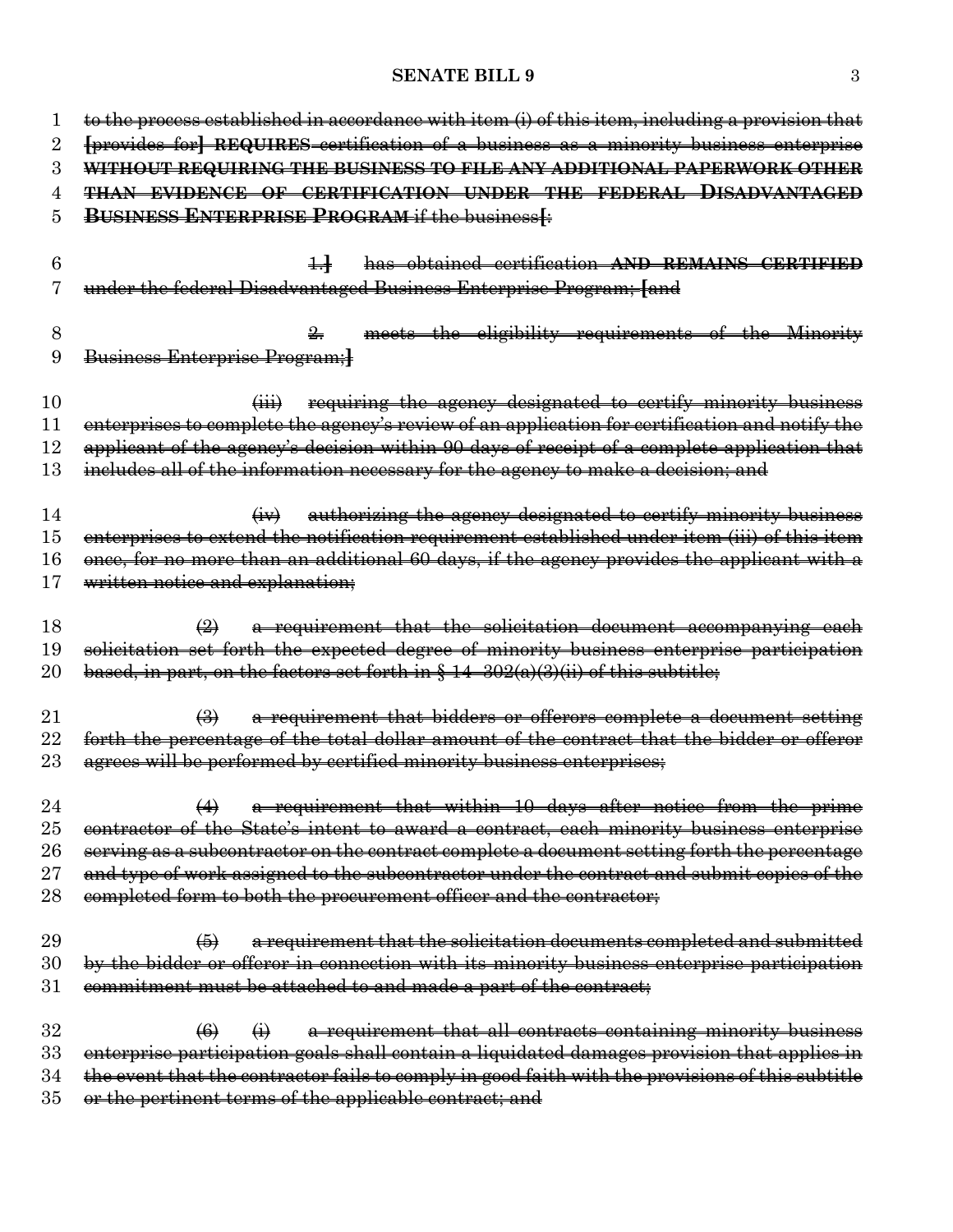|        | a provision that prohibits a unit from assessing liquidated<br>$\overline{a}$                                                 |
|--------|-------------------------------------------------------------------------------------------------------------------------------|
| 2      | damages for an indefinite delivery contract or an indefinite performance contract if a unit                                   |
| 3      | fails to request the performance or delivery of a task for which:                                                             |
|        |                                                                                                                               |
| 4      | a minority business enterprise subcontractor was named<br>$\pm$                                                               |
| 5      | on the participation schedule; or                                                                                             |
|        |                                                                                                                               |
| 6      | a minority business enterprise subcontractor was named<br>$\frac{9}{2}$                                                       |
| 7      | on the participation schedule and qualified based on the subcontractor's existing North                                       |
| 8      | American Industry Classification System code;                                                                                 |
|        |                                                                                                                               |
| 9      | a requirement that the unit provide a current list of certified minority<br>$\leftrightarrow$                                 |
| 10     | business enterprises to each prospective contractor;                                                                          |
| 11     | $\left( \bigotimes \right)$                                                                                                   |
|        | provisions to ensure the uniformity of requests for bids on subcontracts;                                                     |
| $12\,$ | provisions relating to the timing of requests for bids on subcontracts<br>$\bigoplus$                                         |
| 13     | and of submission of bids on subcontracts;                                                                                    |
|        |                                                                                                                               |
| 14     | provisions designed to ensure that a fiscal disadvantage to the State<br>(10)                                                 |
| 15     | does not result from an inadequate response by minority business enterprises to a request                                     |
| 16     | <del>for bids:</del>                                                                                                          |
|        |                                                                                                                               |
| 17     | provisions relating to joint ventures, under which a bidder may count<br>$\left(\frac{1}{2}\right)$                           |
| 18     | toward meeting its minority business enterprise participation goal, the minority business                                     |
| 19     | enterprise portion of the joint venture;                                                                                      |
|        |                                                                                                                               |
| 20     | eonsistent with $\S 14-302(a)(9)$ of this subtitle, provisions relating to any<br>$\left(12\right)$                           |
| $21\,$ | eircumstances under which a unit may waive obligations of the contractor relating to                                          |
| 22     | minority business enterprise participation;                                                                                   |
|        |                                                                                                                               |
| 23     | provisions requiring a monthly submission to the unit by minority                                                             |
| 24     | business enterprises acknowledging all payments received in the preceding 30 days under                                       |
| 25     | a contract governed by this subtitle;                                                                                         |
|        |                                                                                                                               |
| 26     | a requirement that a unit shall verify and maintain data concerning<br>$\left( \frac{1}{2} \right)$                           |
| $27\,$ | payments received by minority business enterprises, including a requirement that, upon                                        |
| 28     | completion of a project, the unit shall compare the total dollar value actually received by                                   |
| 29     | minority business enterprises with the amount of contract dollars initially awarded, and                                      |
| 30     | an explanation of any discrepancies therein;                                                                                  |
| 31     |                                                                                                                               |
| 32     | (15) a requirement that a unit verify that minority business enterprises                                                      |
| 33     | listed in a successful bid are actually participating to the extent listed in the project for<br>which the bid was submitted; |
|        |                                                                                                                               |
|        |                                                                                                                               |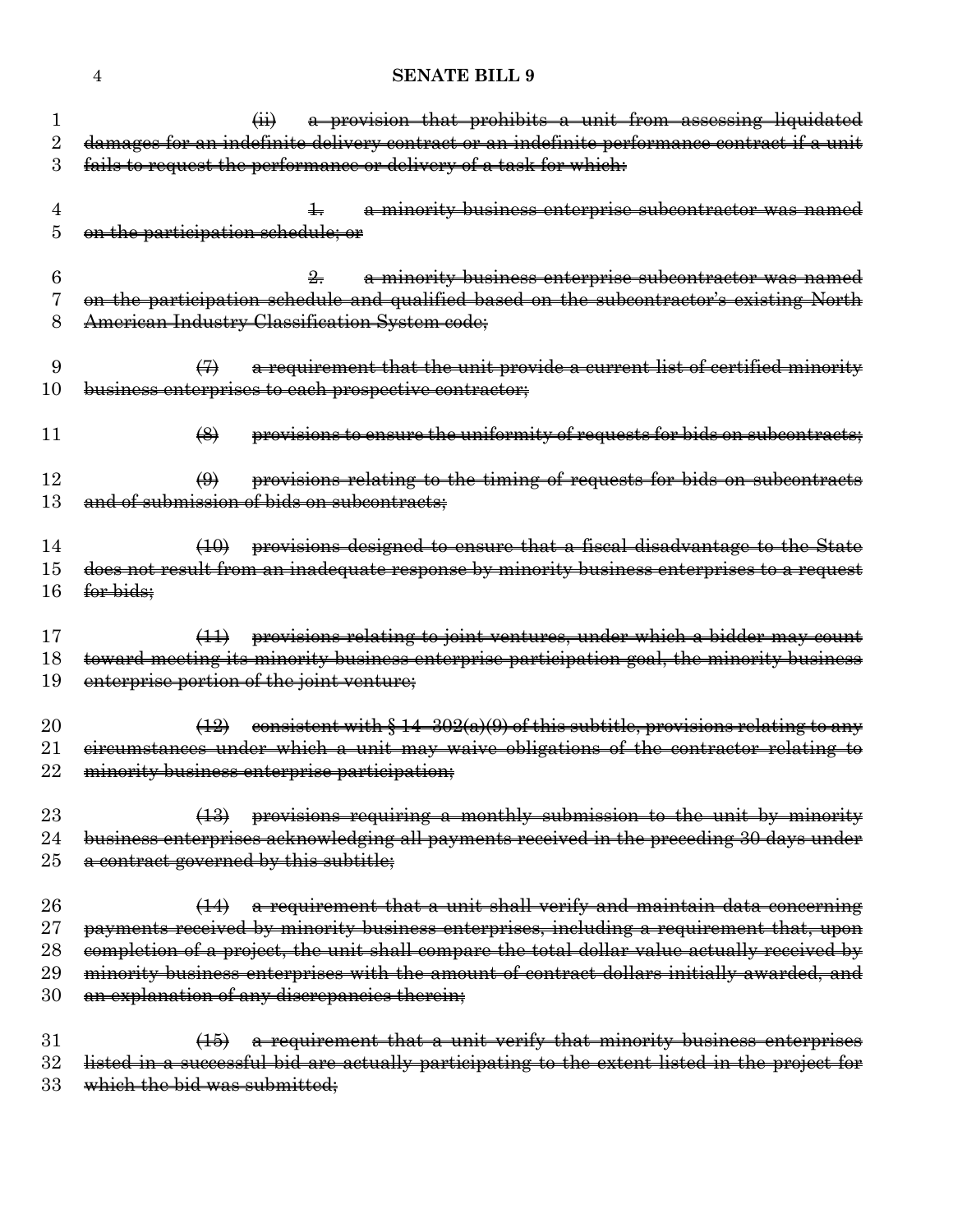|          | provisions establishing a graduation program based on the financial                                                                                                  |
|----------|----------------------------------------------------------------------------------------------------------------------------------------------------------------------|
| 2        | viability of the minority business enterprise, using annual gross receipts or other economic                                                                         |
| 3        | indicators as may be determined by the Board;                                                                                                                        |
|          |                                                                                                                                                                      |
| 4        | $(17)$ a requirement that a bid or proposal based on a solicitation with an                                                                                          |
| 5        | expected degree of minority business enterprise participation identify the specific                                                                                  |
| 6        | commitment of certified minority business enterprises at the time of submission;                                                                                     |
|          |                                                                                                                                                                      |
| 7        | (18) provisions promoting and providing for the counting and reporting of                                                                                            |
| 8        | certified minority business enterprises as prime contractors;                                                                                                        |
|          |                                                                                                                                                                      |
| 9        | (19) provisions establishing standards to require a minority business                                                                                                |
| 10       | enterprise to perform a commercially useful function on a contract;                                                                                                  |
|          |                                                                                                                                                                      |
| 11       | a requirement that each unit work with the Governor's Office of Small,<br>(20)                                                                                       |
| 12       | Minority, and Women Business Affairs to designate certain procurements as being                                                                                      |
| 13       | excluded from the requirements of $§$ 14-302(a) of this subtitle;                                                                                                    |
|          |                                                                                                                                                                      |
| 14<br>15 | $(21)$ provisions promoting and providing for the counting and reporting of<br>minority business enterprises certified as both a woman-owned business and a business |
| 16       |                                                                                                                                                                      |
| 17       | owned by a member of an ethnic or racial group in accordance with $\S 14-302(a)(5)$ of this<br>subtitle; and                                                         |
|          |                                                                                                                                                                      |
| 18       | other provisions that the Board considers necessary or appropriate to<br>$\left( 22\right) $                                                                         |
| 19       | encourage participation by minority business enterprises and to protect the integrity of the                                                                         |
| 20       | procurement process.                                                                                                                                                 |
|          |                                                                                                                                                                      |
| $\rm 21$ | The regulations adopted under this section shall specify that a unit may not<br>$\left(\mathbf{e}\right)$                                                            |
| $22\,$   | allow a business to participate as if it were a certified minority business enterprise if the                                                                        |
| 23       | business's certification is pending.                                                                                                                                 |
|          |                                                                                                                                                                      |
| 24       | $9$ AND<br><b>ENACTED, That this Act</b>                                                                                                                             |
| 25       | October 1, 2022.                                                                                                                                                     |
|          |                                                                                                                                                                      |
| 26       | SECTION 2. AND BE IT FURTHER ENACTED, That:                                                                                                                          |
|          |                                                                                                                                                                      |
| 27       | This section applies to the following entities:<br><u>(a)</u>                                                                                                        |
|          |                                                                                                                                                                      |
| 28       | the Natalie M. LaPrade Medical Cannabis Commission;<br>(1)                                                                                                           |
|          |                                                                                                                                                                      |
| 29       | the Public Service Commission;<br>(2)                                                                                                                                |
|          |                                                                                                                                                                      |
| 30       | the Maryland Lottery and Gaming Control Commission;<br>(3)                                                                                                           |
|          |                                                                                                                                                                      |
| 31       | units that are parties to a public-private partnership agreement under<br>(4)                                                                                        |
| 32       | Title 10A of the State Finance and Procurement Article; and                                                                                                          |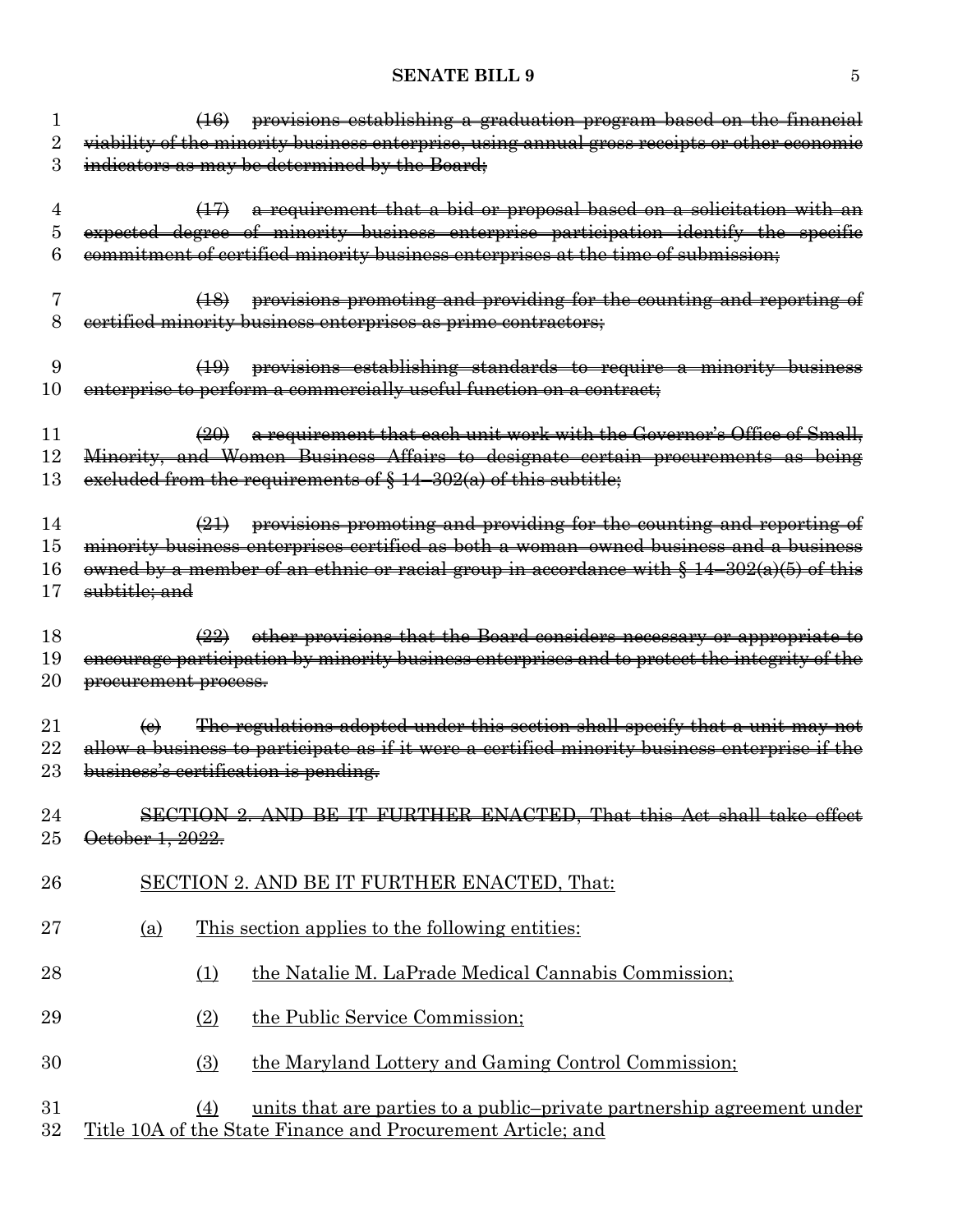| 1<br>$\overline{2}$      | the Department of Budget and Management with respect to projects in<br>(5)<br>the capital grant program under Title 3, Subtitle 6 of the State Finance and Procurement                                                                                                                                                            |
|--------------------------|-----------------------------------------------------------------------------------------------------------------------------------------------------------------------------------------------------------------------------------------------------------------------------------------------------------------------------------|
| 3                        | Article.                                                                                                                                                                                                                                                                                                                          |
| 4<br>5<br>6<br>7         | Each entity identified under subsection (a) of this section shall provide, within<br>(b)<br>60 days of a request, the information the certification agency designated by the Board of<br>Public Works under § 14–303(b) of the State Finance and Procurement Article deems<br>necessary to assess the need for remedial measures. |
| 8<br>9<br>10             | An entity listed in subsection (a) of this section shall require licensees,<br>(1)<br>$\left( \mathrm{c}\right)$<br>preapproved licensees, applicants, grantees, and other program participants to provide any<br>information deemed necessary to assess the need for remedial measures.                                          |
| 11<br>12<br>13           | (2)<br>The information required under paragraph (1) of this subsection may<br>include, without limitation, the following data broken down by State fiscal year for the<br>period beginning July 1, 2016, and ending June 30, 2022:                                                                                                |
| 14<br>$15\,$             | a list of each program participant's expenditures for each State<br>(i)<br>fiscal year; and                                                                                                                                                                                                                                       |
| 16                       | for each expenditure, a description of:<br>(ii)                                                                                                                                                                                                                                                                                   |
| 17                       | the work performed;<br><u>1.</u>                                                                                                                                                                                                                                                                                                  |
| 18                       | 2.<br>the dollar value of the expenditure; and                                                                                                                                                                                                                                                                                    |
| 19<br>20<br>21           | whether the work was performed by the program<br>3.<br>participant or a contractor or subcontractor and, if performed by a contractor or<br>subcontractor, the name of the entity that performed the work.                                                                                                                        |
| 22<br>23                 | Each licensee, preapproved licensee, applicant, grantee, and other<br>(3)<br>program participant shall provide the data requested within 60 days of a request.                                                                                                                                                                    |
| 24<br>$25\,$<br>26       | An entity listed in subsection (a) of this section shall provide the data collected<br>(d)<br>under subsection (c) of this section to the certification agency within 10 days of receipt of<br>the data.                                                                                                                          |
| $27\,$<br>28<br>29<br>30 | Data provided in accordance with this section by each licensee,<br>(1)<br>(e)<br>preapproved licensee, applicant, grantee, or other program participant shall constitute<br>confidential commercial information and confidential financial information and shall be<br>treated as confidential by the entity and the State.       |
| $31\,$<br>$32\,$         | Data provided in accordance with this section may be used only for<br>(2)<br>purposes authorized under this section and may be disclosed to the public only in an                                                                                                                                                                 |

anonymized or aggregated format.